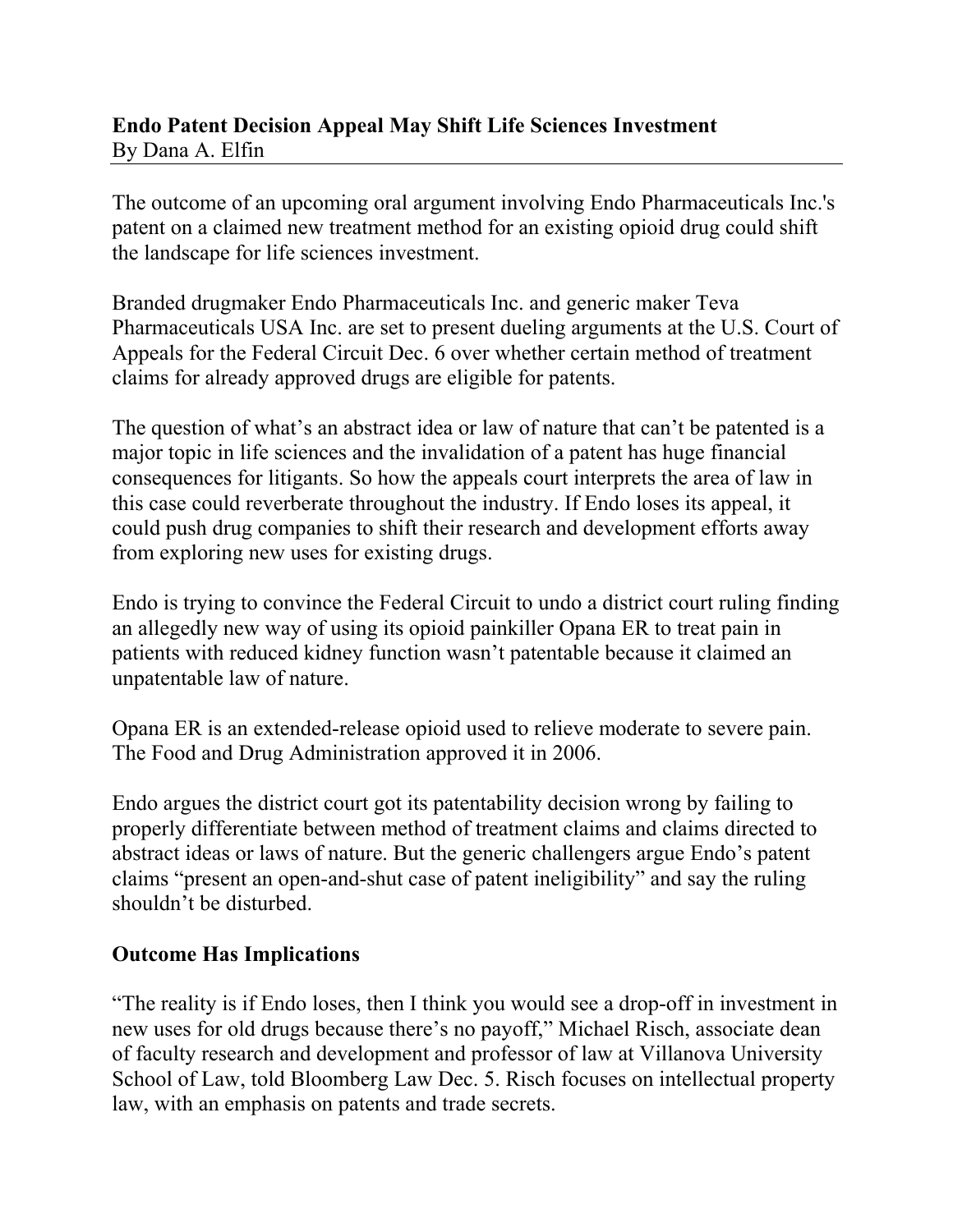How the Endo case comes out could shift innovators' research e orts, Melissa Brand, associate counsel and director of intellectual property policy at the Biotechnology Innovation Organization, told Bloomberg Law Dec. 5. BIO is a trade association representing the biotechnology industry.

If the district court's decision on Endo's claims not being patent-eligible stands, it's possible innovators will be discouraged from investing resources into new ways of using already existing drugs or new ways of using those drugs more safely, she said. And those methods "have value to patients," Brand said.

And, if the Federal Circuit upholds the district court's decision, "the brand-name industry is going to feel it'll be a lot harder to patent new uses for old drugs," Andrew M. Alul, an intellectual property lawyer with Taft Stettinius & Hollister LLP in Chicago, told Bloomberg Law Dec. 5. Alul's practice focuses on pharmaceutical drug patent litigation and regulatory litigation.

"We certainly have Endo crying, 'If you find our claims ineligible for patent protection, then just about every other method of treatment patent out there is going to be invalidated and that would essentially destroy the pharmaceutical industry."

But Alul said, "I think it's an exaggeration that it will spell the death knell for pharmaceutical method of treatment patents."

Patent eligibility questions have been roiling the life sciences community since 2012, when the U.S. Supreme Court found a diagnostic method claim patent ineligible in *Mayo Collaborative Servs. v. Prometheus Labs., Inc*. The *Mayo* ruling and its progeny have made it more difficult for life sciences companies to protect their intellectual property.

But it's not impossible.

In fact, the Federal Circuit recently decided *Vanda Pharmaceuticals Inc. v. West-Ward Pharmaceuticals Int'l Ltd.*, in which it found Vanda's personalized method of treatment claims relating to schizophrenia drug Fanapt (iloperidone) didn't run afoul of prohibitions against patenting a law of nature even though it was related to a natural phenomenon.